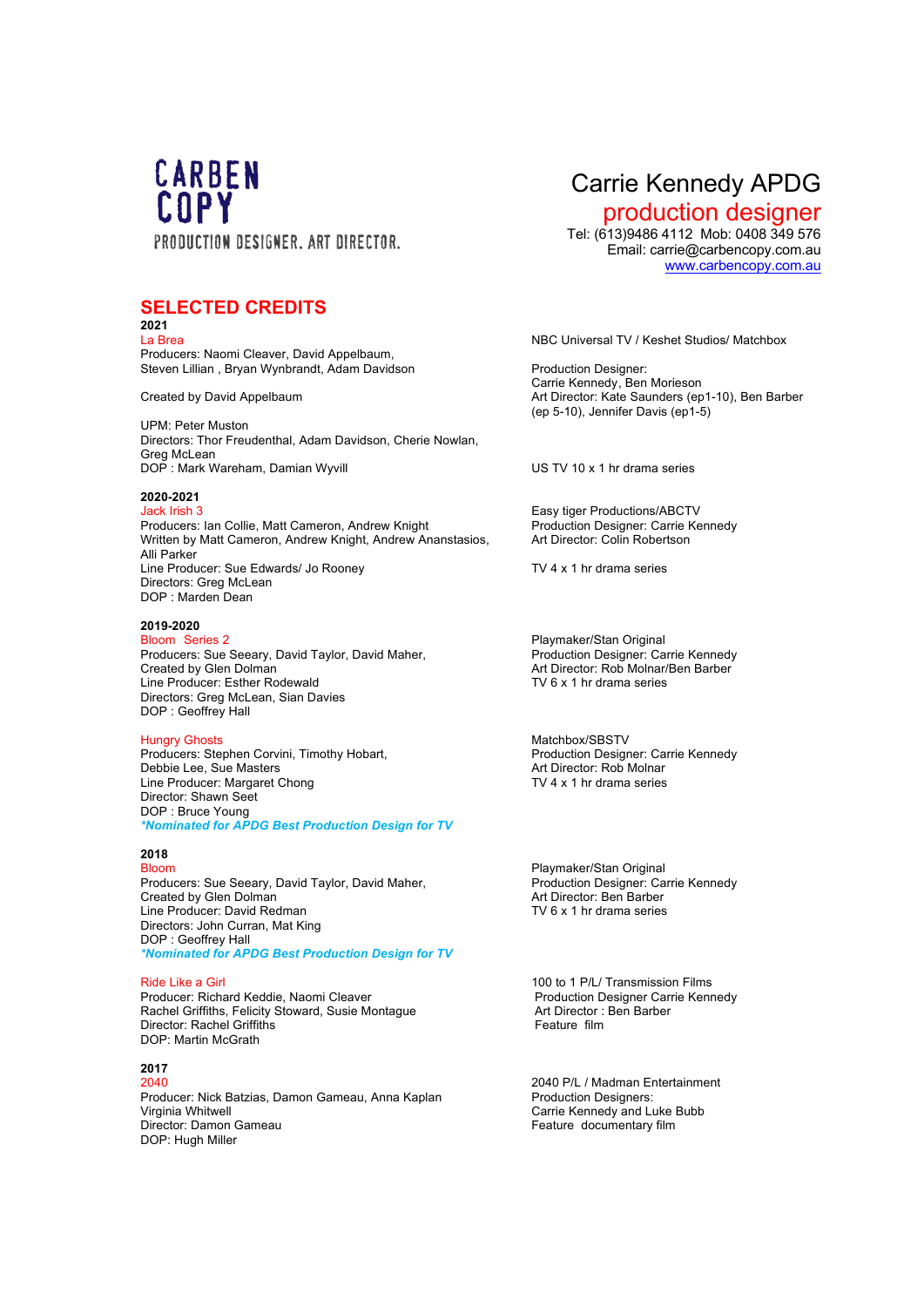Producers: George Adams, Tony Wright Production Designer: Carrie Production Designer: Carrie Producer : Lisa Wang<br>Production Director: Ian Barry Line Producer : Lisa Wang Director: Ian Barry Line Producer : Lisa Wang<br>DOP: Craig Barden

Producer: Imogen Banks Line Producer: Ross Allsop Production Designer: Carri<br>Directors: Shirley Barrett, Matt Moore, Ben Chessell, Art Director: Ben Morieson Directors: Shirley Barrett, Matt Moore, Ben Chessell,<br>Shannon Murphy, Peter Salmon DOP: Darrell Martin

### **2016**

Dr Blake Mysteries series 5 December Media/ABCTV Producers: George Adams, Tony Wright, Elisa Argenzio Production Designer: Carrie Carrie Carrie Carrie Carrie Carrie Carrie Carrie Carrie Carrie Carrie Carrie Carrie Carrie Carrie Carrie Carrie Carrie Carrie Carrie Carrie C Directors: Ian Barry, Alister Grierson, Daina Reid, Fiona Banks<br>DOP: Craig Barden

Producer: Imogen Banks Line Producer: Ross Allsop Production Designer: Carrie Carrie Carrie Carrie Directors: Emma Freeman, Shannon Murphy, and Morte Art Director: Ben Morteson Directors: Emma Freeman, Shannon Murphy,<br>Peter Templeman, Daina Reid DOP: John Brawley

### **2015**

Dr Blake Mysteries series 4 December Media/ABCTV Producers: George Adams, Tony Wright, Ross Allsop Production Designer: Carrie Carrier Carrier Carrie Directors: Ian Barry. Fiona Banks. John Hartley. Declan Eames Art Director: Adele Flere Directors: Ian Barry, Fiona Banks, John Hartley, Declan Eames DOP: Craig Barden TV 8 x 1 hr period drama series

Producers: John Molloy, Bethany Jones, Michael Gudinsky Production Designers: Director: Kevin Carlin Carlin Carlin Carrie Kennedy & Ben Morieson<br>
DOP: Craig Barden Company Carrie Kennedy & Ben Morieson<br>
TV 2 x 2 hr period teledrama serie TV 2 x 2 hr period teledrama series *\*NOMINEES with Ben Morieson for the 2016 AACTA award for best design on a television drama for MOLLY*

### **2014**

Producers: George Adams, Tony Wright, Ross Allsop Production Designer: Ca<br>Directors: Pino Amenta , Fiona Banks, Karl Zwicky, Declan Eames Art Director: Adele Flere Directors: Pino Amenta, Fiona Banks, Karl Zwicky, Declan Eames DOP: Craig Barden TV 8 x 1 hr period drama series Oddball **Oddball Community** Coldball Productions/ WTFN Entertainment<br>
Producer: Richard Keddie. Steve Kearnev **Network State Coldball Production Designers**: Producer: Richard Keddie, Steve Kearney entity and the Production Designers: Production Designers: Production Designers: Carrie Kennedy and Ben Morieson Sheila Hanahan Taylor, Naomi Cleaver Director: Stuart McDonald **Feature film** DOP: Damian Wyvill

### **2013**

### Dr Blake Mysteries series 2 December Media/ABCTV Producers: George Adams, Tony Wright, Ross Allsop Production Designer: Carrie Carrie Carrie Connedy, Production Designer: Carrie Connedy, Production Designer: Ca Directors: Declan Eames, Ian Barry, Lee Rogers, Pino Amenta DOP: Louis Irving TV 10 x 1 hr period drama series

Producer: Kerrie Mainwaring, Andrew Prowse, Rory Callaghan, Mark Fennessy, Heather MacFarlane Carrie Kennedy and Ben Morieson<br>Director: Daina Reid<br>TV 2 x 2hr telemovie DOP: Bruce Young

## **2012-2013**

Producer: John Edwards, Imogen Banks **Production Designer: Carrie Kennedy** Director: Emma Freeman, Shirley Barrett, Ben Chessell, Art Director: Adele Flere<br>Kate Dennis, Jennifer Perrott 13 x 1 hr series (new hotel) DOP: John Brawley

Producers: George Adams, Tony Wright, Ross Allsop Production Designer: Carrie Carrie Connedy Production Designer: Ca<br>Directors: Andrew Prowse, Declan Eames, Ian Barry Promission Art Director: Adele Flere Directors: Andrew Prowse, Declan Eames, Ian Barry<br>DOP: Louis Irving *\*WINNER of the 2013 APDG award for best design on a television drama for Dr Blake Mysteries Series 1*

### **2011**

Audrey Gordon National Audrey Gordon National Audrey Gordon National Audrey Control of Museum Museum National A Producer: Tom Gleisner, Rob Sitch, Santo Cilaruro Production Designer/food stylist:<br>Michael Hirsh. Debra Herman Production Designer Carrie Kennedy Michael Hirsh, Debra Herman (Carrie Kennedy Carrie Kennedy Carrie Kennedy Carrie Kennedy Carrie Kennedy Carrie Kennedy (Carrie Kennedy Carrie Kennedy Carrie Kennedy Carrie Kennedy Carrie Kennedy Carrie Kennedy Carrie Kenne Director: Tom Glesiner DOP: Santo Cilauro

**Dr Blake Mysteries the Telemovie**<br> **Producers: George Adams. Tony Wright Example 20 From Production Designer: Carrie Kennedy**<br> **Producers: George Adams. Tony Wright** Telemovie feature length period drama

Offspring series 7<br>
Producer: Imogen Banks Line Producer: Ross Allsop<br>
Production Designer: Carrie Kennedy TV 10 x 1 hr drama/ comedy series

TV  $8 \times 1$  hr period drama series

Offspring series 6<br>
Producer: Imogen Banks Line Producer: Ross Allsop<br>
Production Designer: Carrie Kennedy TV 10 x 1 hr drama/ comedy series

Molly Mushroom Pictures/Pop Machine P/L

Dr Blake Mysteries series 3 December Media/ABCTV

INXS , Never Tear Us Apart (INXS , Never Tear Use Australia/ Channel 7<br>
Producer: Kerrie Mainwaring, Andrew Prowse, (INCLET ) Production Designers: TV 2 x 2hr telemovie

> Southern Star/ Network Ten  $13 \times 1$  hr series (new hospital set)

Dr Blake Mysteries series 1 December Media/ABCTV  $10 \times 1$  hr period drama series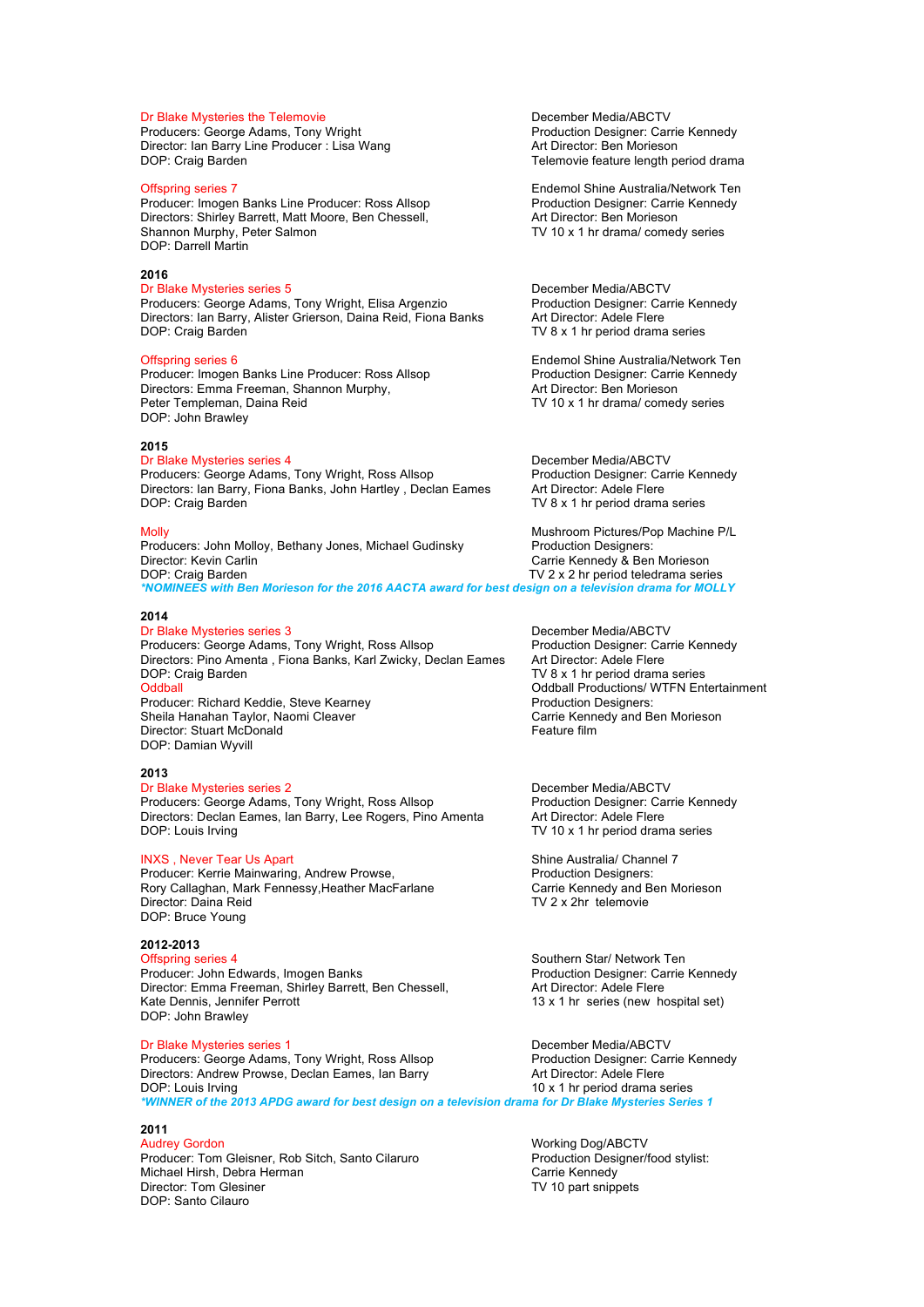Producer: John Edwards, Imogen Banks<br>
Production Designer: Ca<br>
Writers: Fiona Seres, Tony McNamara<br>
Art Director: Seth Aitken Writers: Fiona Seres, Tony McNamara Director: Emma Freeman, Michael J Rowlands TV 6 part drama series DOP : John Brawley

John Doe: Vigilante<br>
Producers: James Vernon, Kristy Vernon, Keith Sweitzer **Group Production Designers:** Producers: James Vernon, Kristy Vernon, Keith Sweitzer<br>Producer: David Lightfoot Director: Kelly Dolen DOP: David Parker

## **2010**

Producer: Laura Waters, Andrea Denholm **Production Designer: Carrie Carrie Andrea Den**<br>Production Designer: Carrie Writers: John Richards, Adam Richard Writers: John Richards, Adam Richard<br>Director: Kevin Carlin DOP: Joanne Donahue- Beckwith

## **2009-2010**

Creator/Director: Chris Lilley Director: Stuart Mc Donald, Jeffrey Walker TV 12 part comedy series DOP: Nick Gregoric

## **2009**

Producers: Richard Keddie, Cherie Larsen, Naomi Cleaver Director: Emma Freeman Writer: Glen Dolman Carrie Kennedy and Ben Morieson DOP: Graeme Wood Telemovie biopic *\*Highly Commended for the 2011 MATCHBOX PICTURES APDG award for design on a television drama*

### **2008**

Dirt Game ABCTV/ Harvey Taft P/L Producer: David Taft/Michael Harvey <br>
Line Producer: Esther Rodewald 
Art Director: Simon McCutcheon/Brian Directors: Brendan Maher/ Grant Brown Directors: Brama- 6 part ABCTV DOP: Leilani Hannah Bogan Pride SBSTV /Bogan Pride Productions P/L Producers: Tony Ayers, Michael McMahon<br>Creator: Rebel Wilson Director: Peter Templeman TV comedy 6-part series DOP: Brent Crockett

Trampoline Iris Films P/L<br>
Producer: Nicole Minchin<br>
Production D

DOP: Jody Muston

## **2007**

Producers: Stephen Luby, Mark Ruse Directors: Paul Moloney, Mandy Smith Art Director: Dale Mark DOP: Brent Crockett DOP: Brent Crockett

Raw Comedy 2007 **ABCTV/Comedy Festival** Live Comedy Melb Town Hall Now and Set Designer: Carrie Kennedy Producer: Ged Woods

Silverchair: If You Keep Losing Sleep The Guild/Head Pictures<br>
Producer: Leanne Tonkes The Guild/Head Pictures<br>
Art Director: Carrie Kenn

Directors: Damon Escott and Stephen Lance

**2006-07**  Summer Heights High **ABCTV/ Princess Pictures**<br>
Producer: Laura Waters<br>
Production Designer: Carri Creator/ Co Producer: Chris Lilley<br>Director: Stuart Mc Donald

Tangle (Series 3)<br>
Producer: John Edwards, Imogen Banks<br>
Producer: John Edwards, Imogen Banks<br>
Southern Star/ Starter: Carrie Kennedy

Carrie Kennedy and Ben Morieson<br>Feature Film

ABCTV/ Princess Pictures<br>Production Designer: Carrie Kennedy TV 6 part comedy series

Angry Boys<br>
Producer: Laura Waters<br>
Producer: Laura Waters
Producer: Carrie Kenned Production Designer: Carrie Kennedy<br>Art Director: Ben Morieson

Network Ten/ The Film Company P/L<br>Production Designers:

Art Director: Simon McCutcheon/Brian Dusting

Art director: Ben Morieson

Production Designer: Carrie Kennedy<br>Art Director: Ben Morieson Writer/Director: Miranda Nation **Art Director: Ben Mories Art Director: Ben Mories Art Director: Ben Mories Art Director: Ben Mories Art Director: Ben Mories Art Director: Ben Mories Art Director: Ben Mories Art Director:** 

> ABCTV/ Southern Ruby<br>Production Designer: Carrie Kennedy TV Drama Series/ set up Prod Designer

Big Top (TV Pilot)<br>
Bombora Film and Music Co/ Nickelodean TV<br>
Prod Designer: Carrie Kennedy Prod Designer: Carrie Kennedy

Art Director: Carrie Kennedy<br>Music film clip

Production Designer: Carrie Kennedy<br>Art Director: Ben Morieson Comedy TV Series 8 part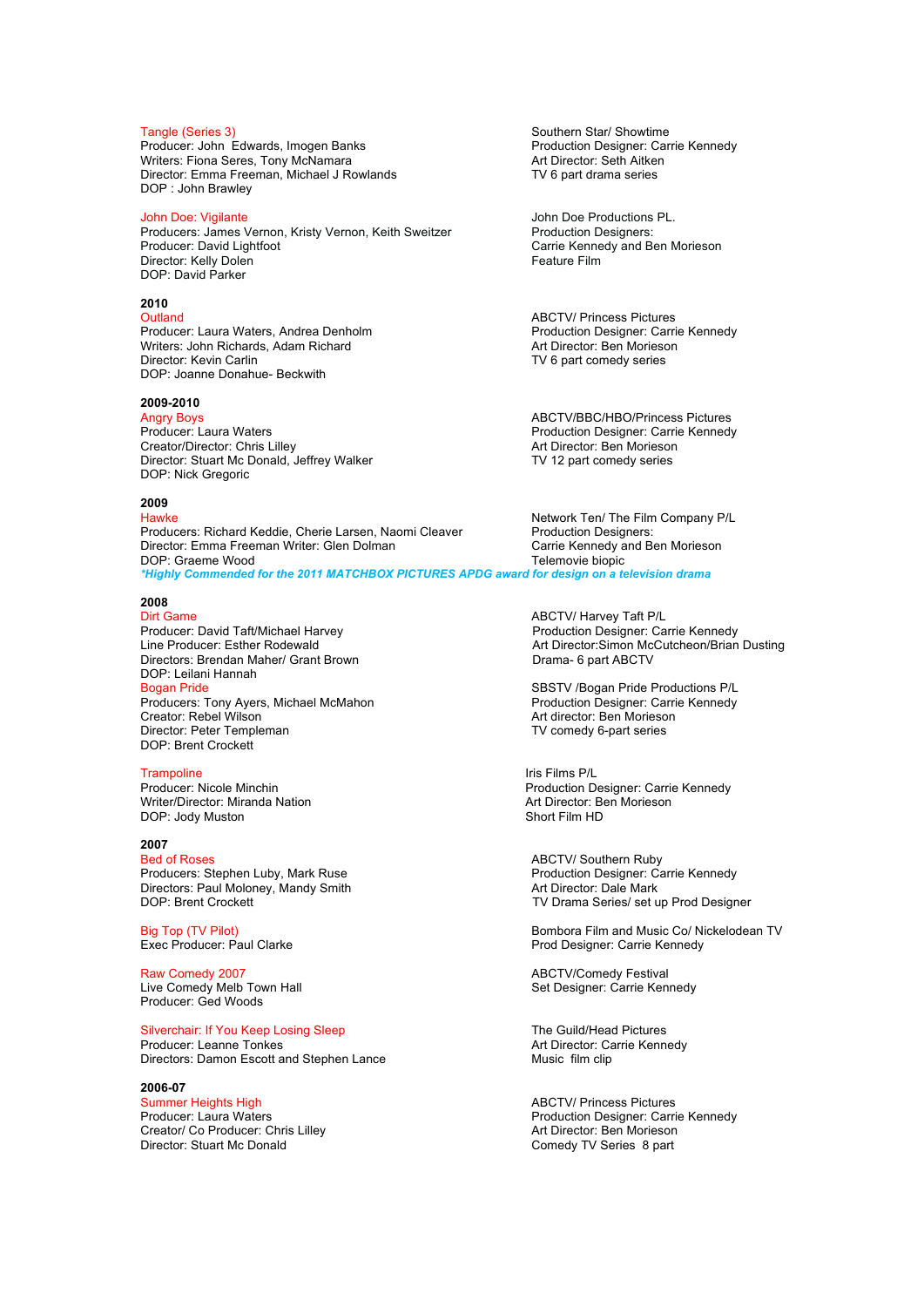## **2005-06**

Producers: Craig Cambell, Rove McManus<br>Director: Tim Bartley Creators: Tim Bartley, Hamish Blake, Andy Lee, Ryan Shelton

**2005**  DOP: Mark Wareham

Producer: Ann Gertsos DOP: Craig Barden

**2004-2005**  Producer: Laura Waters Creator: Chris Lilley<br>Director: Matt Saville DOP: Nick Gregoric

## **2004**

Producer: Stephen Luby DOP: Mark Wareham

**2003**  Producer: Eva Orner, Pip Mushin DOP : Jaems Grant

Brothers<br>
Director/Producer/Writer: Berry Liberman<br>
Prod Designer: Carrie Kennedy Director/Producer/Writer: Berry Liberman Producer: Chloe Boulton Producer: Chloe Boulton Producer: Chloe Boulton Producer: Chloe Boulton DOP: Richard Hosking

Aftershock<br>
Producer: Laura Waters, Nick Murray<br>
Prod Designer: Carrie Kennedy Producer: Laura Waters, Nick Murray<br>Host: Richard Fidler

## **2002**

Pouble Yolker Films P/L<br>
Double Yolker Films P/L<br>
Prod Designers: Carrie K Producers: Greg Sitch, Stephen Luby DOP: Graeme Wood

**2000-01**  Shock Jock<br>
Prod/Director: Marc Gracie<br>
Production Desi

**2000**  Small Business Ethnic Awards<br>
Producer:Mark Bavlv<br>
Prod Designer:Carrie Kenned Director: Peter Trofimovs

The Java Lounge<br>
Producer: Luke O'Sullivan<br>
Producer: Luke O'Sullivan

### **1999**

A Telephone Call for Genevieve Snow **Black Out Productions P/L**<br>Director/Writer: Peter Long Black Out Production Designer: Ben Director/Writer: Peter Long entity and the Control of Production Designer: Ben Morieson<br>Producer: Beth Frey entity Production Designer: Carrie Kennedy \*Lion D'Or prize , Venice Film Festival, 2000

Roving Operations P/L/ Network Ten<br>Production Designer: Ben Morieson Art Director: Carrie Kennedy<br>Comedy TV Series

Little Oberon Christie Films P/L/ GTV 9 Producer: Susan Bowers **Production Designer: Carrie Kennedy**<br>
Director: Kevin Carlin **Production Designer: Carrie Kennedy**<br>
Art Director: Ben Morieson Art Director: Ben Morieson<br>Telemovie

Jimmy Barnes/Dallas Crane:Sit On My Knee The State Tim Spicer Film and Television P/L<br>Director: Tim Spicer Terrie Kennee Production Designer: Carrie Kennedy<br>Music Film clip 35mm

> Princess Pictures /ABCTV<br>Production Designer: Carrie Kennedy Art Director: Ben Morieson<br>TV 6 part comedy

The Extra<br>
Director: Kevin Carlin and The Contract of the Contract Property Ruby Entertainment P/L<br>
Prod Designers: Carrie K Prod Designers: Carrie Kennedy & Ben Morieson<br>Feature Film

Josh Jarman Josh Jarman Films P/L (Red Rover Prods) Prod Designers: Carrie Kennedy & Ben Morieson<br>Feature Film 16mm

Eagle&Evans<br>
Producer: Laura Waters<br>
Producer: Laura Waters<br>
Producer: Carrie Producer: Laura Waters **Production Designer: Carrie Kennedy**<br>
Director: Nick Bufalo<br>
Director: Nick Bufalo Art Director: Ben Morieson TV Sketch Comedy series

TV 13 part Science show

Prod Designers: Carrie Kennedy & Ben Morieson<br>Feature Film

Production Designer: Carrie Kennedy Art Director: Ben Morieson TV Comedy Series

Prod Designer:Carrie Kennedy<br>TV Award Show

Set Designers and Construction: Ben Morieson and Carrie Kennedy TV Comedy/Sport Variety Show

Art Director: Carrie Kennedy<br>Short Film-B & W -16mm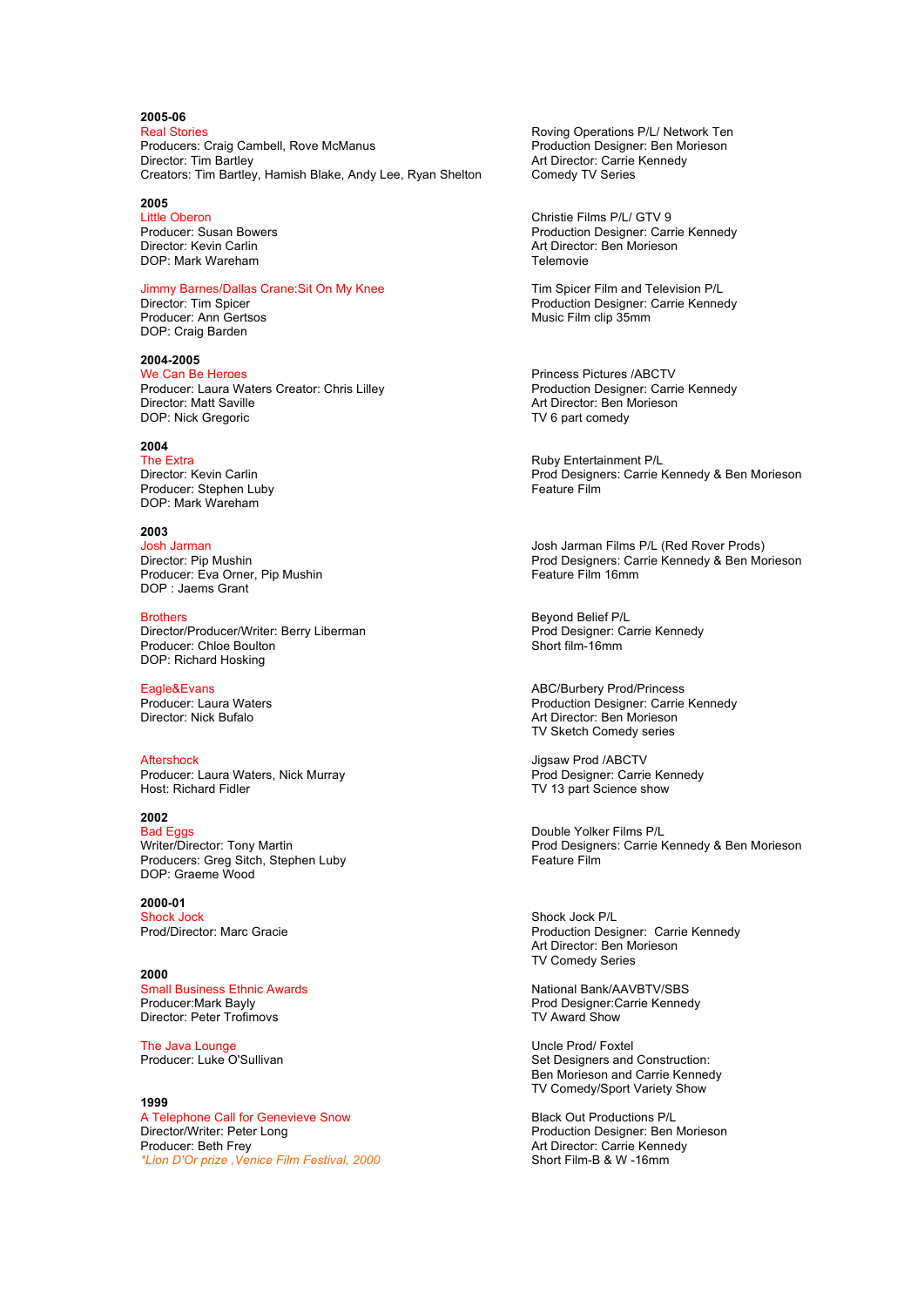Director: Rob Sitch **Prod Designer: Carrie Kennedy**<br>
Fixed Prod: Michael Hirsh **Product Product Art Director: Ben Morieson** Produced/Directed /Written: Rob Sitch,Tom Gleisner, Santo Cilauro, Jane Kennedy

### **1998-2004**

The Panel<br>
Producer: Rob Sitch, Tom Gleisner, The Music Communication of Producer: Rob Sitch, Tom Gleisner, The Music Communication of Producer: Carrie Kenne Santo Cilauro, Jane Kennedy, Michael Hirsh

**1997**  Prides Short Cut **Prides Short Cut** Working Dog P/L<br>Producer: Debra Choate **Mateurs Cut Accord Production Design** 

**1996-97**  Frontline Series 3 Working Dog P/L /ABCTV Produced/Directed /Written:Rob Sitch, Tom Gleisner, Art Director: Ben Morieson Cilauro, Jane Kennedy TV comedy series Santo Cilauro, Jane Kennedy

1996<br>**Short** and Curlies

Directors: Rob Sitch, Tom Gleisner Producer: Debra Choate

Director:Rob Sitch Prod Designer: Carrie Kennedy Producer: Debra Choate Produced/Directed /Written:Rob Sitch, Tom Gleisner, Santo Cilauro, Jane Kennedy

**1995**  Exec Producer: Michael Hirsh<br>Producer: Debra Choate Produced/Directed /Written: TV Comedy series Rob Sitch, Tom Gleisner, Santo Cilauro, Jane Kennedy

**1994-5**  Executive Prod: Michael Hirsh **Production Designers/Art Dept:** Production Designers/Art Dept:<br>
Producer: Debra Choate **Production Designers** Carrie Kennedy and Ben Mories Produced/Directed /Written: TV Comedy Series Tom Gleisner, Santo Cilauro, Jane Kennedy

**1994**  & Behind the Frontline) Series 1 Executive Prod: Michael Hirsh **Art Director: Carrie Kennedy**<br>
Producer: Emma Mc Lean<br>
Producer: Emma Mc Lean Produced/Directed /Written: <br>
Rob Sitch, Tom Gleisner, Santo Cilauro, Jane Kennedy **Art Dept: Carrie Kennedy, Ben Morieson**<br>
TV Comedy Series Rob Sitch, Tom Gleisner, Santo Cilauro, Jane Kennedy

**SELECTED TVCs** 

Between the years1996 and 2010, I have worked on various TVCs with companies which included Resolution Media, The Film Company, Piglet Productions, Seven Network, Black Sheep Productions, The Guild, Adonis Films, Fiction Films, Flying Start Films and Yarra Films.

The Dish<br>
The Dish Film Productions P/L (Working Dog PL)<br>
Prod Designer: Carrie Kennedy Art Director: Ben Morieson<br>Feature Film- 35mm

Prod Designers: Carrie Kennedy & Ben Morieson<br>TV live panel chat show

Live and Kicking Silverspoon Prods/ HSV7<br>
Producer: Harvey Silver Silver Set Designers: Carrie Ker Set Designers: Carrie Kennedy & Ben Morieson TV variety show

> Production Designer: Carrie Kennedy TV Pilot- 35mm

Prod Designer: Carrie Kennedy<br>Art Director: Ben Morieson

Short and Curlies<br>
Prime Time Prods P/L / HSV7<br>
Producer: Emma McLean<br>
Prod Designers: Carrie Kenne Prod Designers: Carrie Kennedy & Ben Morieson TV Pilot

A River Somewhere **A River Somewhere** Working Dog P/L / ABCTV 7he Howaua<br>The Howaua **Markov Account Account Account Account Account Account Account Account Account Account Account Accoun** Art Director: Carrie Kennedy<br>TV Pilot 35mm

The Castle **The Castle Working Dog P/L**<br>
Director:Rob Sitch **The Castle Sitch Act 2009**<br>
Prod Designer: C Art Director: Ben Morieson<br>Feature Film- 16mm

Talk About Love **Films P/L**<br>
Producer: Caroline Logan **Films P/L**<br>
Producer: Caroline Logan Prod Designer: Carrie Kennedy Set Dresser: Ben Morieson Short Film- 16mm

> Working Dog P/L / ABCTV<br>Prod Designers/Art Dept: Carrie Kennedy and Ben Morieson

Funky Squad Funky Squad Funky Squad Frontline TV Productions P/L/ ABCTV Frontline TV Productions P/L/ ABCTV Functions P/L/ ABCTV Functions Productions Productions Productions Productions Productions Production Designers/Ar Carrie Kennedy and Ben Morieson

Frontline TV Productions P/L /ABCTV

Construction: Ben Morieson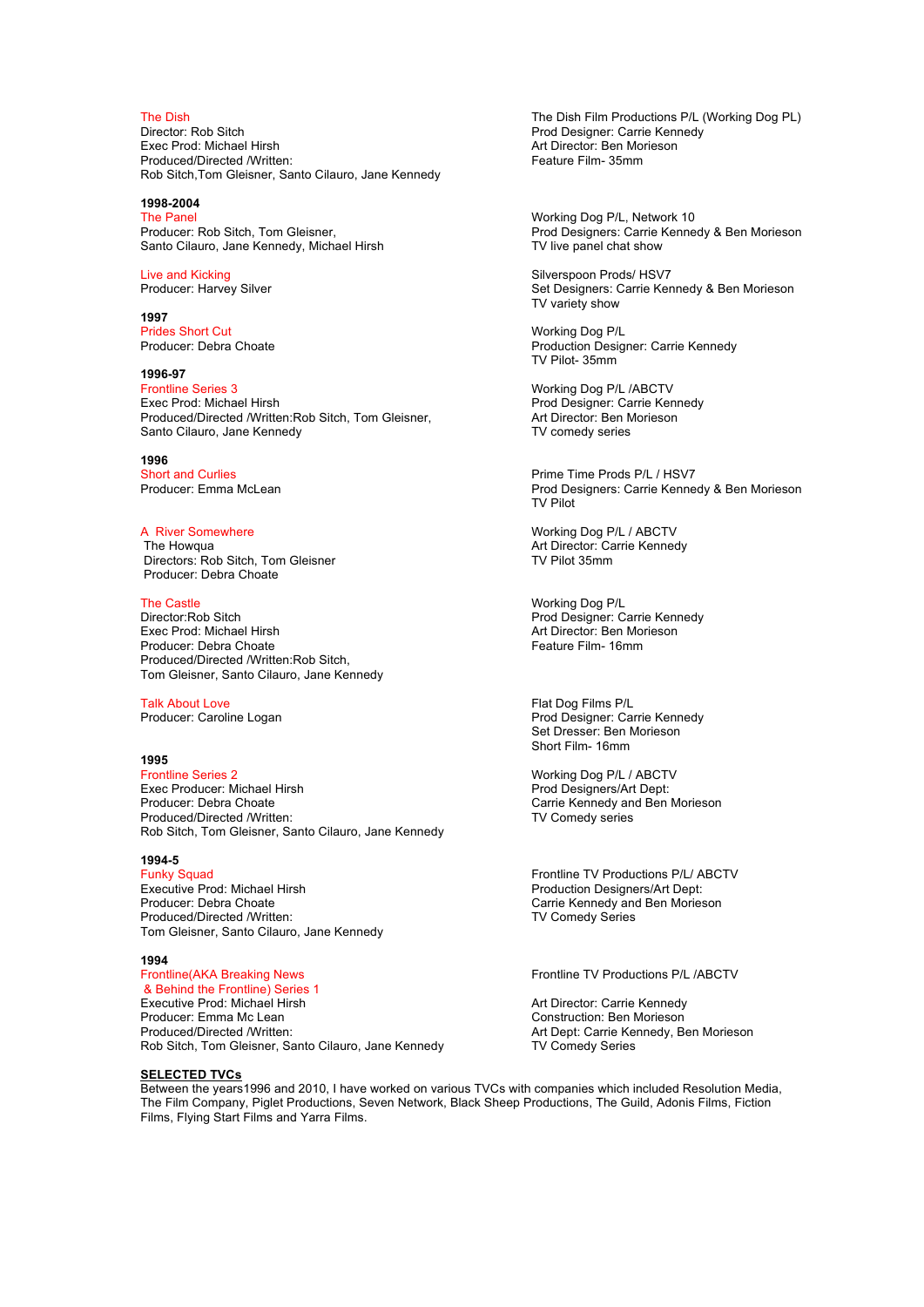## **EDUCATIONAL, DOCUMENTARY, PROFESSIONAL EXPERIENCE**

**2017**  GOLD MUSEUM BALLARAT Exhibition Designer http://www.goldmuseum.com.au/doctor-blakes-ballarat/

**2009**  Film+ Television Production

2008-2018<br>VCA School of Film and TV

**2008-10**

**2007**  NAB, Educational DVD<br>
Producer: Lisa Wang Director: Andrew McVitty **NABT** MABTV<br>
Art Director: Carrie Kennedy Producer: Lisa Wang Director: Andrew McVitty

**2006**  The Rise and Rise of the Australian School and Rise of the Australian Nursing Federation<br>
Victorian Nurses Union (1980-2006) Channel School and Australian Producer/Director: Carrie Kennedy Victorian Nurses Union (1980-2006)

Collected Thoughts: Cunningham Dax Collection Graeme Doyle and Renee Sutton

**1992** Winter Arts-Ed Victorian Arts Centre

## **BOOKS**

**1996**  Marwick Todd<br>
Warwick Todd<br>
Written by Tom Gleisner<br>
Art Department: Carrie Kennedy

The Warwick Todd Diaries<br>
Written by Tom Gleisner<br>
Written by Tom Gleisner Written by Tom Gleisner

### **SCENIC ART, SET FINISHING, MODELMAKING 2002**

The Wannabes<br>
Feature Film<br>
Feature Film Director: Nick Giannopolis<br>
Producer: Tom Burstall<br>
Producer: Tom Burstall

**1998** 

## **1993**

Metal Skin **Metal Skin Community Community** Daniel Scharf Productions<br>
Director: Geoffrey Wright **Community Community Community Community** Model Maker/ Scenic Pain Prod Designer: Steve Jones-Evans

**1992** 

Stark Cascade Productions<br>
ABC/BBC TV film 
ABC/BBC TV film Prod Designers: Larry Eastwood/Jo Ford

**The Beastie<br>Director Bart Borghesi** Producer:Simon D'Orsognia

The Damnation of **ABC TV**<br>
Harvev Mc Hugh **ABC TV** Prod Designer: Jo Ford

Exhibtion of The Dr Blake Mysteries TV show

Sessional lecturer on production design<br>with Ben Morieson

ACMI **ACMI** Panelist on Production Design forum chaired by Paul Harris for Setting The Scene Exhibition ACMI Open class/workshop on Production Design- with Ben Morieson in conjunction with Setting The Scene Exhibition

Guest lecture on Production Design

Guest judge on Production Design

28 min documentary

2x10 min documentary biogs

Designer/ Artist : Carrie Kennedy

Carrie Kennedy and Ben Morieson

Carrie Kennedy and Ben Morieson

Feature Film<br>
Director: Nick Giannopolis<br>
Director: Nick Giannopolis<br>
2001 - Prod Designer: Sally Shepherd<br>
Art Director: Ben Morieson Model maker: Carrie Kennedy

The Dish The Dish Film Productions P/L Model Makers: The Dish model **Ben Morieson and Carrie Kennedy** Ben Morieson and Carrie Kennedy \*currently exhibited in ACMI Screen World

> Model Maker/ Scenic Painter/ Set<br>Finisher: Carrie Kennedy Feature Film- 35mm

Sculptor/ Scenic artist: Carrie Kennedy

Prop maker: Carrie Kennedy<br>Short Film 16mm

Sculptor : Carrie Kennedy<br>TV series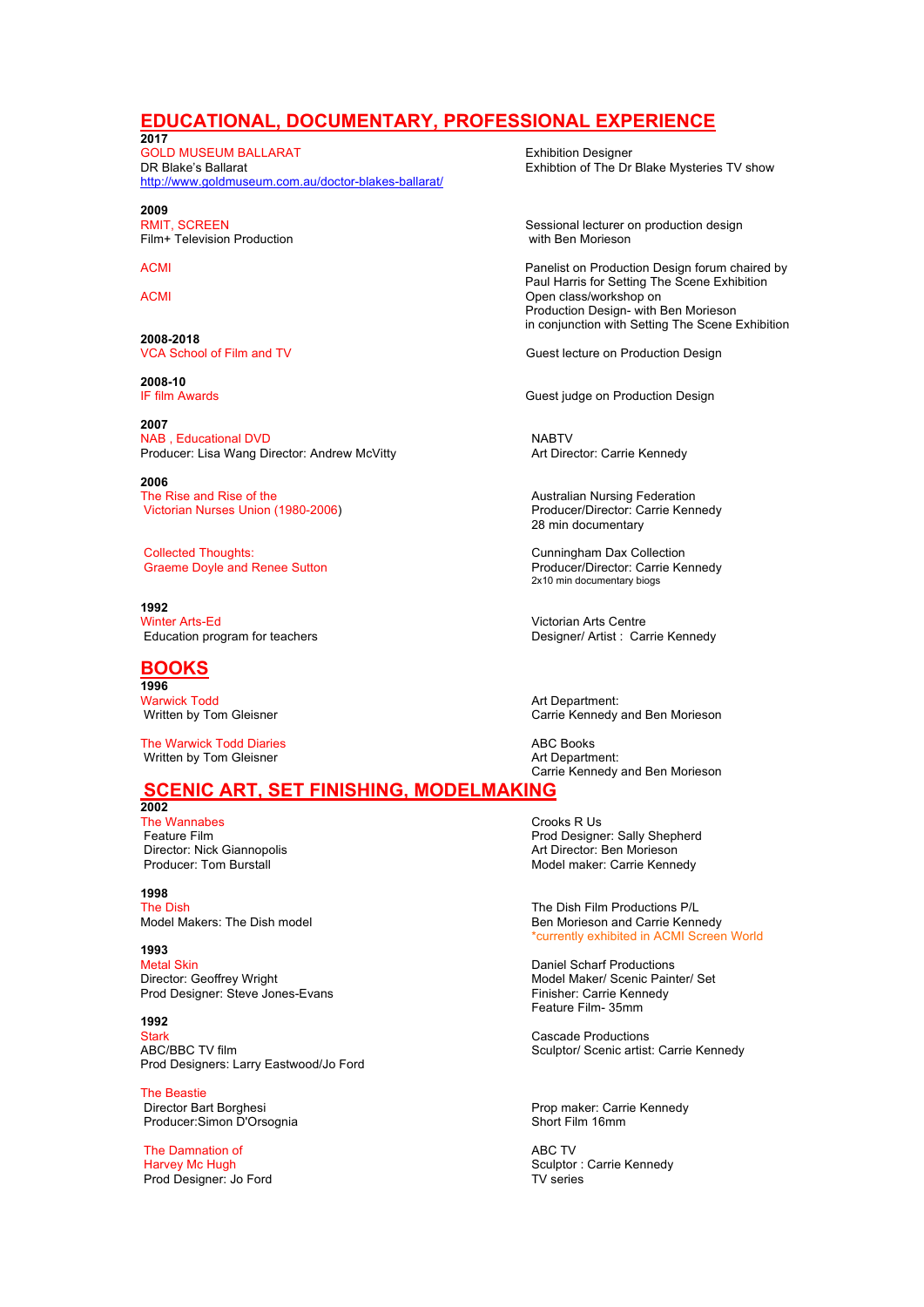Christmas Window Display **Virgin Megastore** Virgin Megastore Melbourne, Sydney, Adelaide **Designer and construction:** 

**1992-96** 

Freelance scenic painter and sculptor in Melbourne: Network Signs, Screwed and Glued, MTC, Jo Ford, ABC, HSV 7, GTV9, Creative Reproductions, Crock Productions, Victorian Arts Centre

**1991-1992**  Freelance scenic painter and sculptor in UK, Ireland, Norway Mammoths and the Ice Age JG (Nick) Pemberton<br>
Special exhibit at the Natural History<br>
Sculptor/ Scenic painter: Special exhibit at the Natural History Sculptor/ Scenic painter: Sculptor/ Scenic<br>Museum Cardiff, Wales states: Sculptor: Scarrie Kennedy Museum Cardiff, Wales

Pobol Y Cwm JG (Nick)Pemberton Burning Mrs McGirks lounge room

The Great West<br>
The Great West West Changes, London<br>
Bar Mitzvah, Claridges, London<br>
Wedel maker: Carrie Kennedy Bar Mitzvah, Claridges, London

Easter Island Heads **JG** (Nick)Pemberton

Merlin JG (Nick) Pemberton<br>BBC TV Crystal cave Pentrefoelas, North Wales Sculptor: Carrie Kennedy BBC TV Crystal cave Pentrefoelas, North Wales

Merlin JG (Nick) Pemberton<br>RBC TV Sculptor: Carrie Kenn Stonehenge construction Pentrefoelas, North Wales

**1990**  Harvey Nichols **Matter and Sue Venetical Chandler and Sue Venning**<br>
London Fashion Week **Matter and Sue Venning**<br>
Sculptor: Carrie Kennedy Window Display, Knightsbridge, London

Toffee Crisp Communication of the Crisis of the Steve Smithwick<br>TVC. London Communication Sculptor: Carrie New Sculptor: Carrie New Sculptor: Carrie New Sculptor: Carrie New Sculptor: Carrie New Sculptor: Carrie New Sculpt Animatronics: Ron Muick

Jules Verne balloon exhibit **Jules Verne balloon exhibit** Jules Verne balloon exhibit Jules Culptor: Carrie Keni<br>Permanent exhibit St Stevens Green Shopping Plaza Dublin, Ireland

Norsk Bremuseum Fjaeland, Norway **JG (Nick) Pemberton**<br>
Permanent exhibit- glacier cave **JG (Nick)** Sculptor: Carrie Kennedy Permanent exhibit- glacier cave and mammoth wall hanging- Fjaeland, Norway

Pirate Mural Wendy Chandler and Sue Venning Tobacco Docks, Wapping Lane, London Scenic painter: Carrie Kennedy

Spitting Image, Steve Smithwick Scenery<br>
The Wingin Pom Sculptor: Carrie Kennedy Limehouse Studios, London

Sugar Puffs **JG** (Nick)Pemberton TVC- Pinewood Studios, London Sculptor: Carrie Kennedy

B & Q JG (Nick)Pemberton TVC- Shepperton Studios, London Sunnedy Sculptor: Carrie Kennedy

### **EDUCATION:**

1986-88 Bachelor of Arts in Fine Art, Sculpture, RMIT 1998-00 Post Grad Dip in Art History, Melbourne University

Coles Myer<br>Corporate Function<br>Corporate Function Sculptors: Carrie Kennedy

Ben Morieson and Carrie Kennedy

Scenic painter/SPFX: CarrieKennedy

Rebecca **Guide Controller Section Act of Controller** Sculptor: Carrie Kenn<br>Melsh Film in Cardiff **Controller Controller Sculptor: Carrie Kenn** Sculptor: Carrie Kennedy

London **Sculptor: Carrie Kennedy** Sculptor: Carrie Kennedy

Sculptor: Carrie Kennedy

Sculptor: Carrie Kennedy

Sculptor: Carrie Kennedy

Sculptor: Carrie Kennedy

Politics Active Services Active Services and Manuscript Controller Services Active Services Active Services Active<br>TVC, London Controller Services Active Services Active Services Active Services Active Services Active Serv Sculptor: Carrie Kennedy

Sculptor: Carrie Kennedy